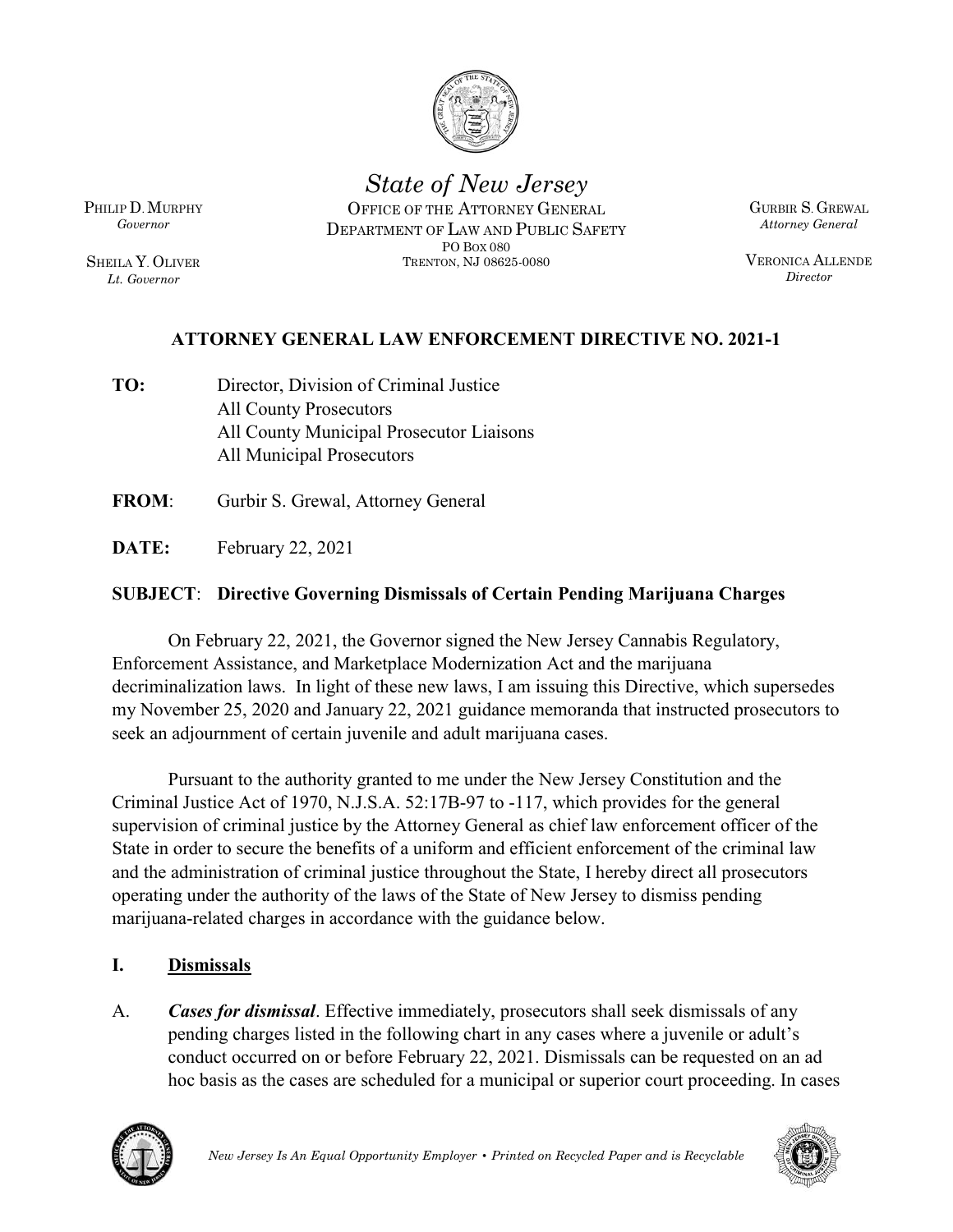| <b>Provision</b> | involving multiple charges, only the charges listed in the chart are to be dismissed<br>pursuant to this Directive; all other charges and pending matters should remain.<br><b>Description of Statute</b> |
|------------------|-----------------------------------------------------------------------------------------------------------------------------------------------------------------------------------------------------------|
| $2C:35-5(b)(12)$ | Distribution of marijuana or hashish                                                                                                                                                                      |
| $2C:35-10(a)(3)$ | Possession of marijuana or hashish                                                                                                                                                                        |
| $2C:35-10(a)(4)$ | Possession of marijuana or hashish                                                                                                                                                                        |
| $2C:35-10(b)$    | Under the influence $-$ only when the individual was under the<br>influence of marijuana or hashish                                                                                                       |
| $2C:35-10(c)$    | Failure to properly dispose CDS – only when the individual<br>fails to dispose of marijuana or hashish                                                                                                    |
| $2C:36-2$        | Possession of drug paraphernalia when the paraphernalia was<br>used, or was possessed with intent to be used, to ingest, inhale<br>or otherwise introduce marijuana or hashish into the body              |
| 2C:36A-1         | Any disorderly persons offense or petty disorderly persons<br>offense subject to conditional discharge pursuant to this<br>section                                                                        |
| 39:4-49.1        | Possession of CDS in a vehicle – but only when the<br>individual is in possession of marijuana or hashish in the<br>vehicle                                                                               |

decriminalization laws, the Administrative Office of the Courts will vacate by operation of law any guilty verdict, plea, placement in a diversionary program, or other entry of guilt on a matter where the conduct occurred prior to February 22, 2021. Also vacated will be any conviction, remaining sentence, ongoing supervision, or unpaid court-ordered financial assessment of any person who is or will be serving a sentence of incarceration, probation, parole or other form of community supervision as of February 22, 2021 as a result of the person's conviction or adjudication of delinquency solely for the above listed charges. offense subject to conditional discharge pursuan<br>section<br>section<br>39:4-49.1 Possession of CDS in a vehicle – but only when<br>individual is in possession of marijuana or hashi<br>vehicle<br>E<br>B. Cases already resolved. For those cas 39:4-49.1 Possession of CDS in a vehicle – but only when the<br>individual is in possession of marijuana or hashish in the<br>vehicle<br> $\blacksquare$ <br>B. **Cases already resolved.** For those cases already resolved, pursuant to the new<br>dec **Cases already resolved**. For those cases already resolved, pursuant to the new<br>decriminalization laws, the Administrative Office of the Courts will vacate by operation<br>of law any guilty verict, lea, placement in a diversi

General's authority to ensure the uniform and efficient enforcement of the laws and administration of criminal justice throughout the State. This Directive imposes limitations limitations imposed under the United States and New Jersey Constitutions, and federal